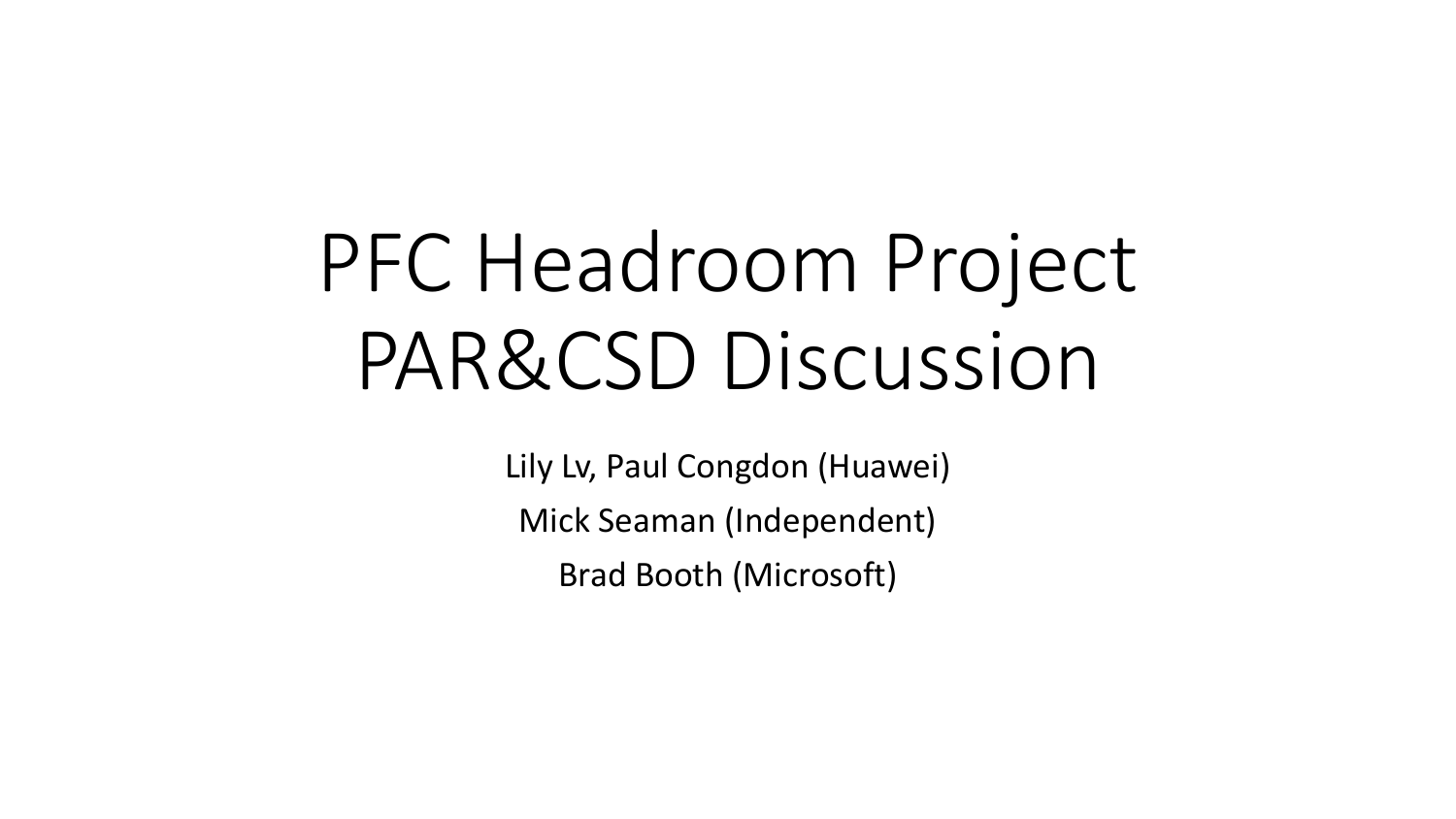## Individually contributed PAR proposals(1/3)

**5.1 Approximate number of people expected to be actively involved in the development of this project:**  20

#### **5.2.b. Scope of the project:**

Use of the existing Precision Time Protocol (PTP) and enhancements to the Data Center Bridging Capability Exchange protocol (DCBX) with procedures and managed objects to support automated Priority Flow Control (PFC) headroom calculation and Media Access Control security (MACsec) protection of PFC frames, with a particular emphasis on the low latency and lossless requirements of large-scale and geographically dispersed data centers.

Support of the existing PFC MAC Control interface, with addition of an option to transmit PFC frames using the Internal Sublayer Service interface (IEEE Std 802.1AC) supported by MACsec (IEEE Std 802.1AE).

This project also addresses errors and omissions in the description of existing IEEE Std 802.1Q functionality.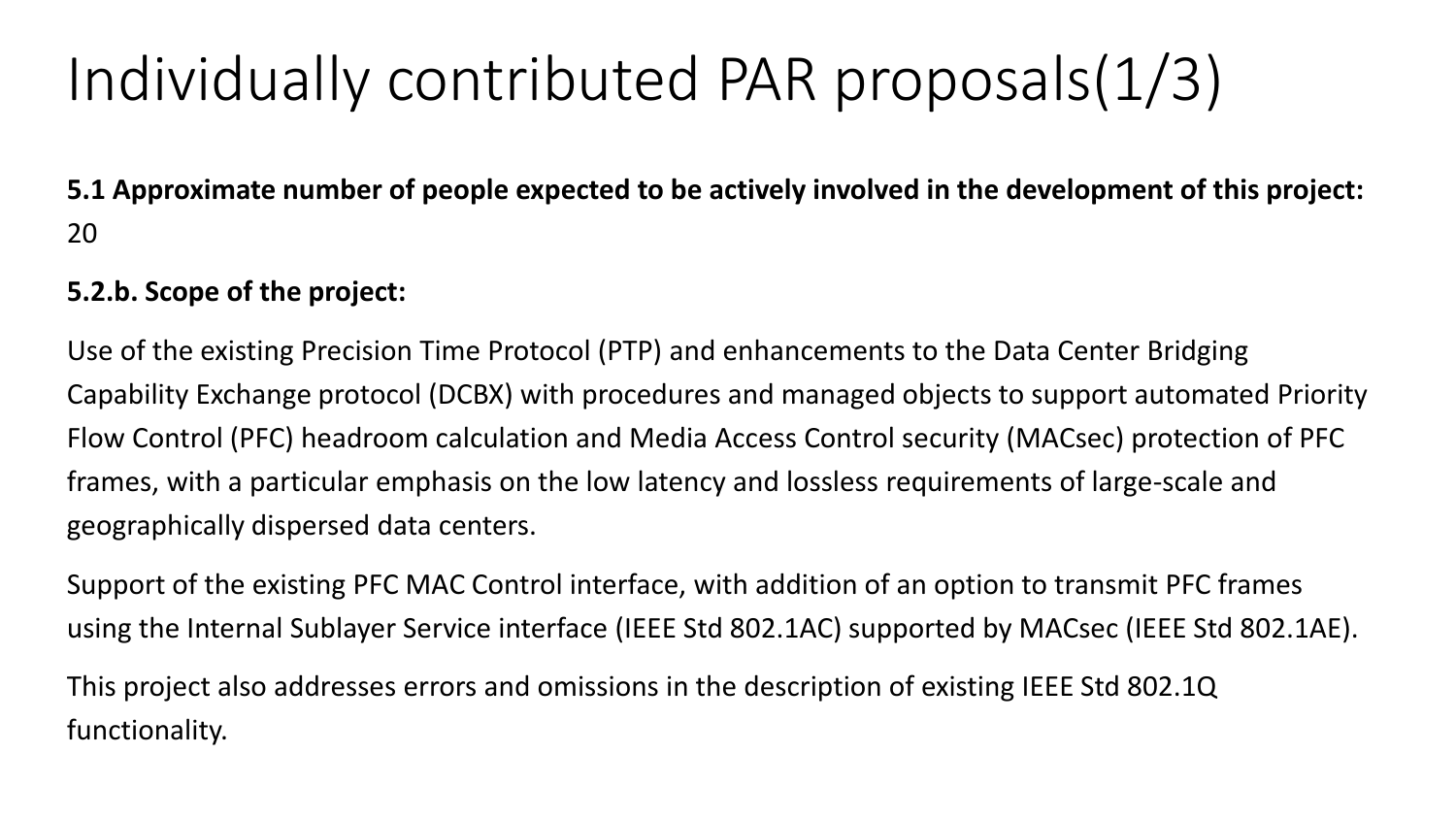### Individually contributed PAR proposals(2/3)

**5.3 Is the completion of this standard dependent upon the completion of another standard:** No

**5.4 Purpose**: Bridges, as specified by this standard, allow the compatible interconnection of information technology equipment attached to separate individual LANs.

**5.5 Need for the Project:** PFC is used to avoid packet loss in low latency, high reliability Ethernet data centers and data center interconnects. For PFC to function properly and without wasting memory, the amount of headroom buffer must be calculated. Deployment in large scale data center networks and long-distance interconnects is currently problematic requires manual configuration. Separately, there are customer requirements for the integrity and confidentiality protection of all frames transmitted between geographically distributed data centers. The current specification is inconsistent and incomplete regarding the operation of PFC and MACSec together.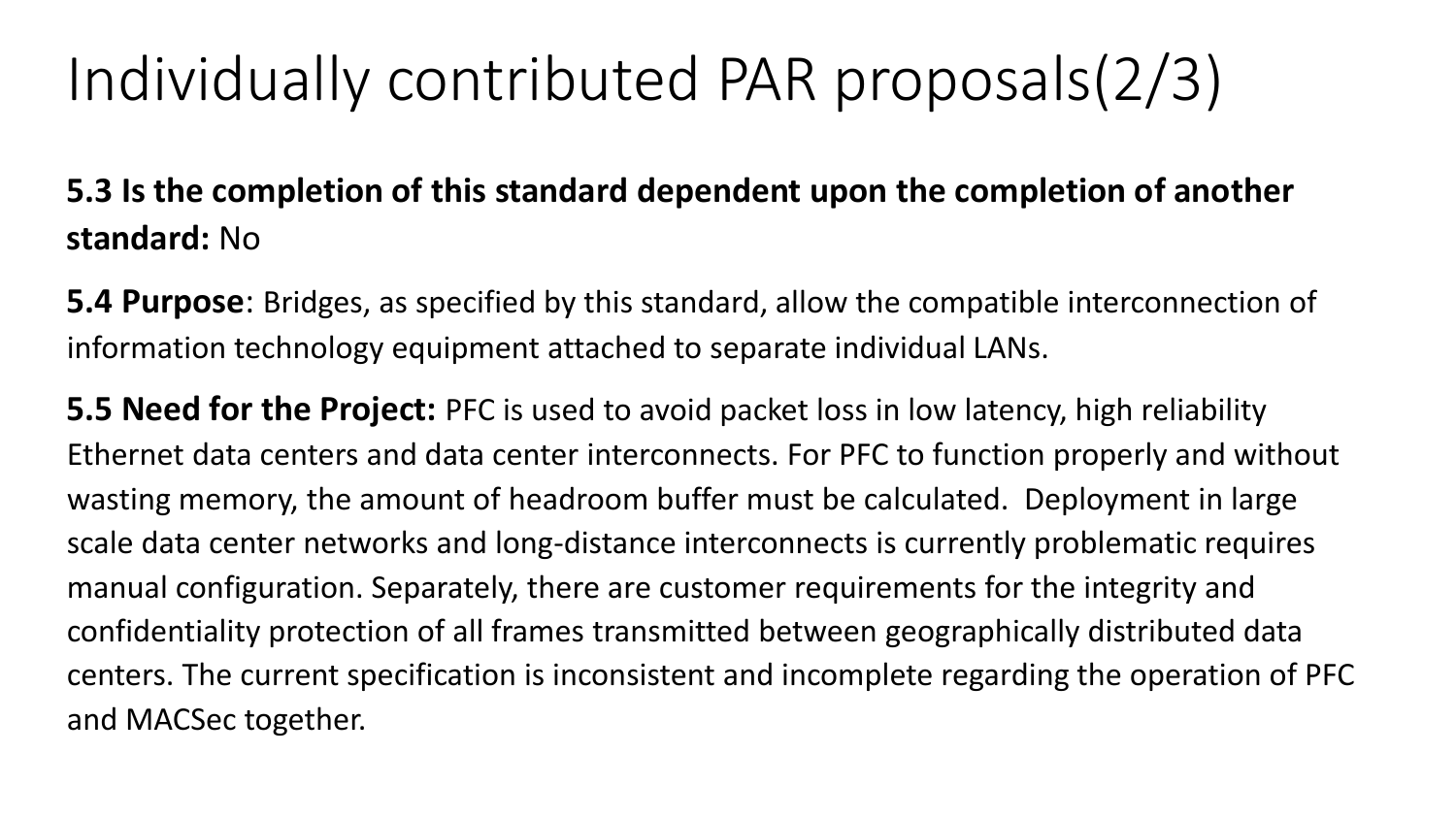### Individually contributed PAR proposals(3/3)

**5.6 Stakeholders for the Standard:** Developers and users of networking for data center environments including integrated circuit developers, switch and end-node adaptor vendors, network operators and users.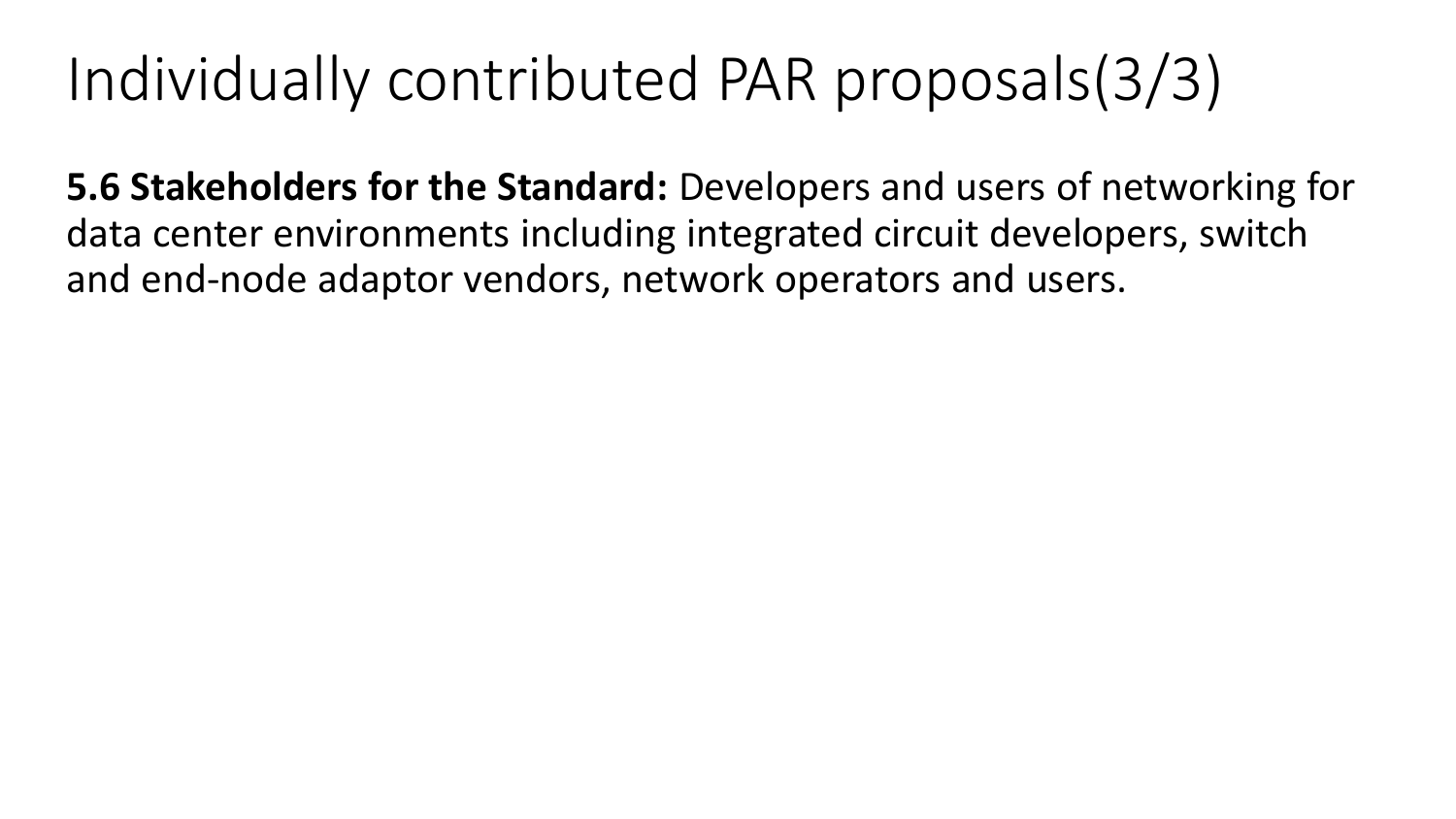## Individually contributed CSD proposals(1/4)

### **1.2.1 Broad market potential**

### **Each proposed IEEE 802 LMSC standard shall have broad market potential. At a minimum, address the following areas:**

### **a) Broad sets of applicability.**

The data center market continues to grow very fast. Networks with tens of thousands of nodes are common in cloud data centers. There is a trend to converge computing and storage on Ethernet in these networks, supporting cloud services and high-performance applications such as Artificial Intelligence (AI), Machine Learning (ML), and High-Performance Computing (HPC). Remote Direct Memory Access over Converged Ethernet (RoCEv2) is widely deployed, both within data centers and across data center interconnects. RoCEv2 requires lossless operation on Ethernet to avoid wasteful retransmissions. PFC enhancements make Ethernet technology more applicable and appealing for data center environments.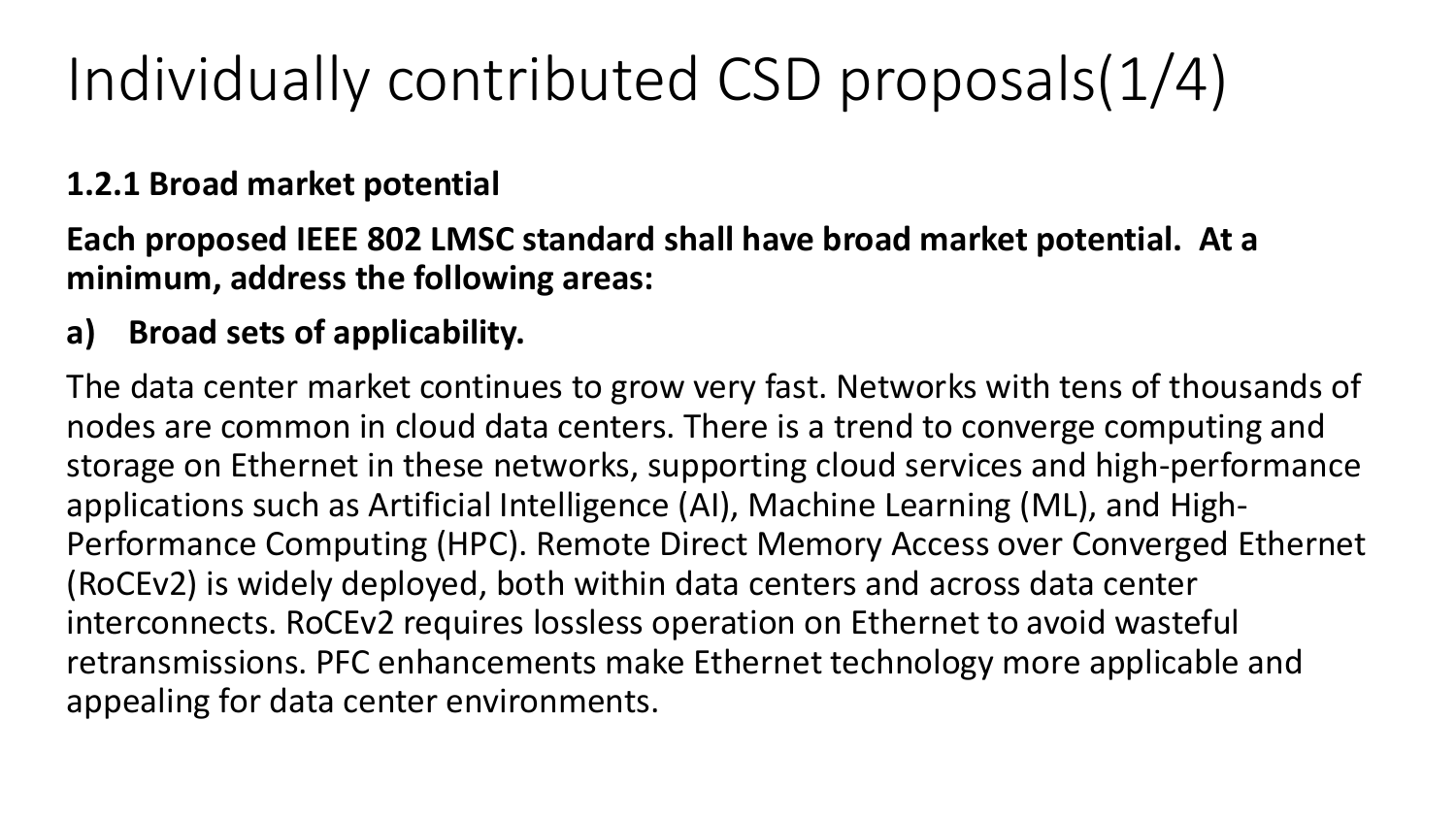## Individually contributed CSD proposals(1/4)

### **1.2.1 Broad market potential**

**Each proposed IEEE 802 LMSC standard shall have broad market potential. At a minimum, address the following areas:**

### **b) Multiple Vendors and Numerous Users.**

Most cloud data center providers are using RoCEv2 within their networks, require lossless operation, and currently need to configure PFC manually. RoCEv2 is also used by large enterprises, financial institutions and other high-performance computing environments. Further there is strong interest in accessing new high-speed solid-state data storage technologies over Ethernet networks using RoCEv2.

There are public cloud vendor requirements for MACsec integrity and confidentiality protection of all frames transmitted between geographically distributed data centers.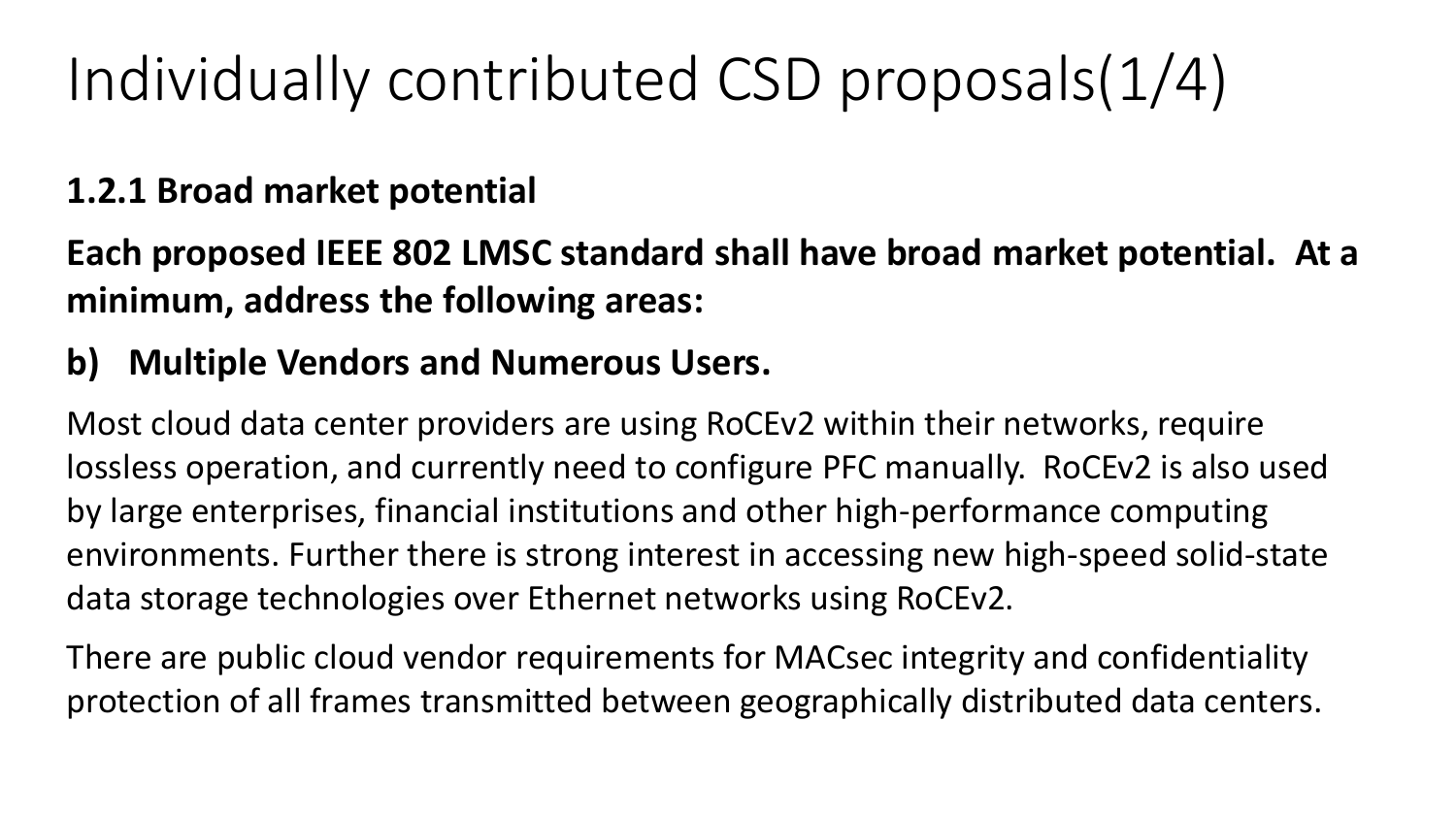## Individually contributed CSD proposals(2/4)

#### **1.2.2 Compatibility**

**Each proposed IEEE 802 LMSC standard should be in conformance with IEEE Std 802, IEEE 802.1AC, and IEEE 802.1Q. If any variances in conformance emerge, they shall be thoroughly disclosed and reviewed with IEEE 802.1 WG prior to submitting a PAR to the Sponsor.**

- **a) Will the proposed standard comply with IEEE Std 802, IEEE Std 802.1AC and IEEE Std 802.1Q?** Yes
- **b) If the answer to a) is no, supply the response from the IEEE 802.1 WG.**

**The review and response is not required if the proposed standard is an amendment or revision to an existing standard for which it has been previously determined that compliance with the above IEEE 802 standards is not possible. In this case, the CSD statement shall state that this is the case.**

The project will be in conformance with IEEE Std 802, IEEE Std 802.1AC, and the existing provisions of IEEE 802.1Q.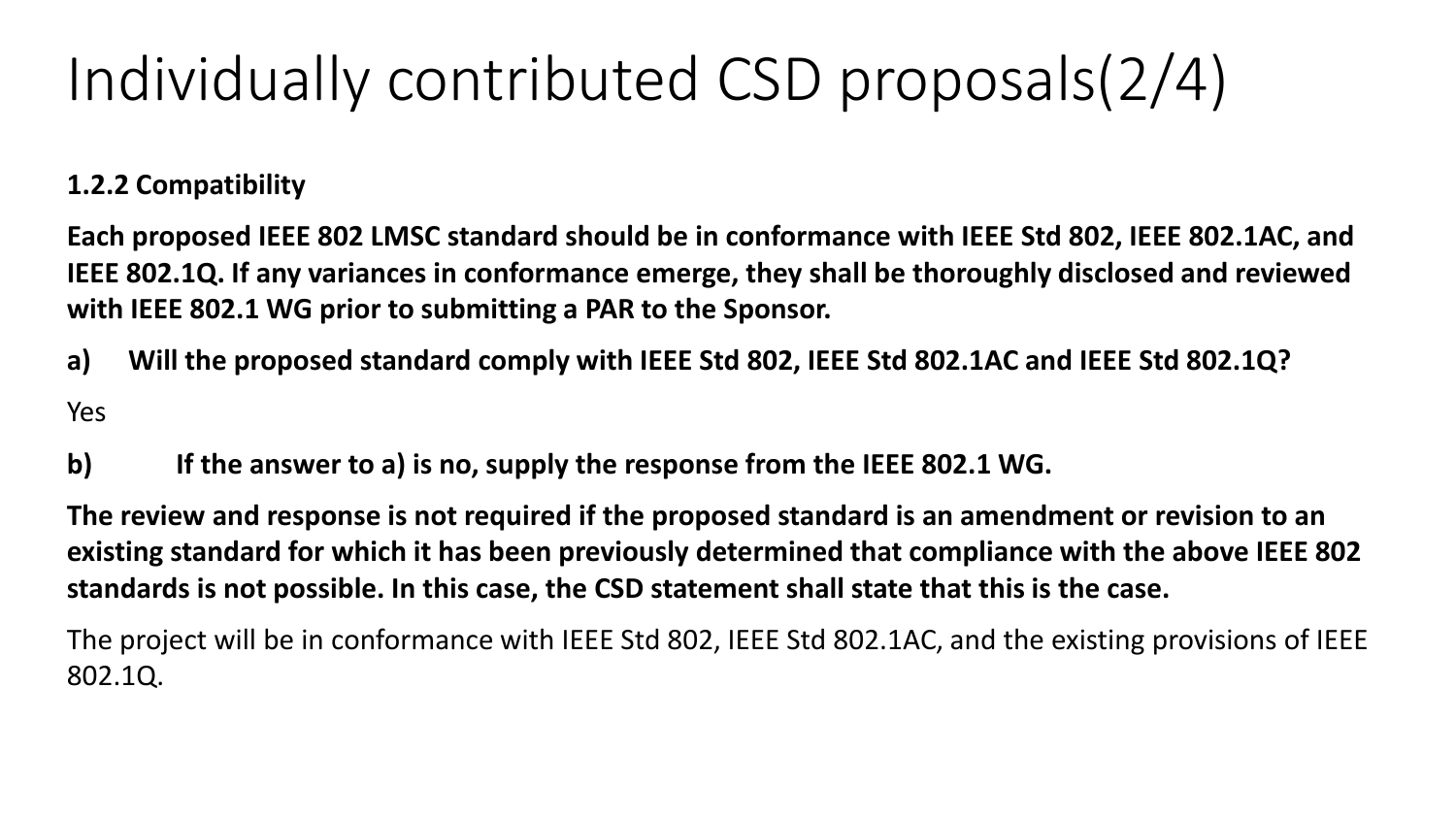## Individually contributed CSD proposals(3/4)

### **1.2.3 Distinct Identity**

**Each proposed IEEE 802 LMSC standard shall provide evidence of a distinct identity. Identify standards and standards projects with similar scopes and for each one describe why the proposed project is substantially different.**

There are no other IEEE 802 standards or projects that specify automatic configuration of PFC headroom, and the current standard does not adequately specify MACsec protection of PFC frames. Interoperability issues have been encountered.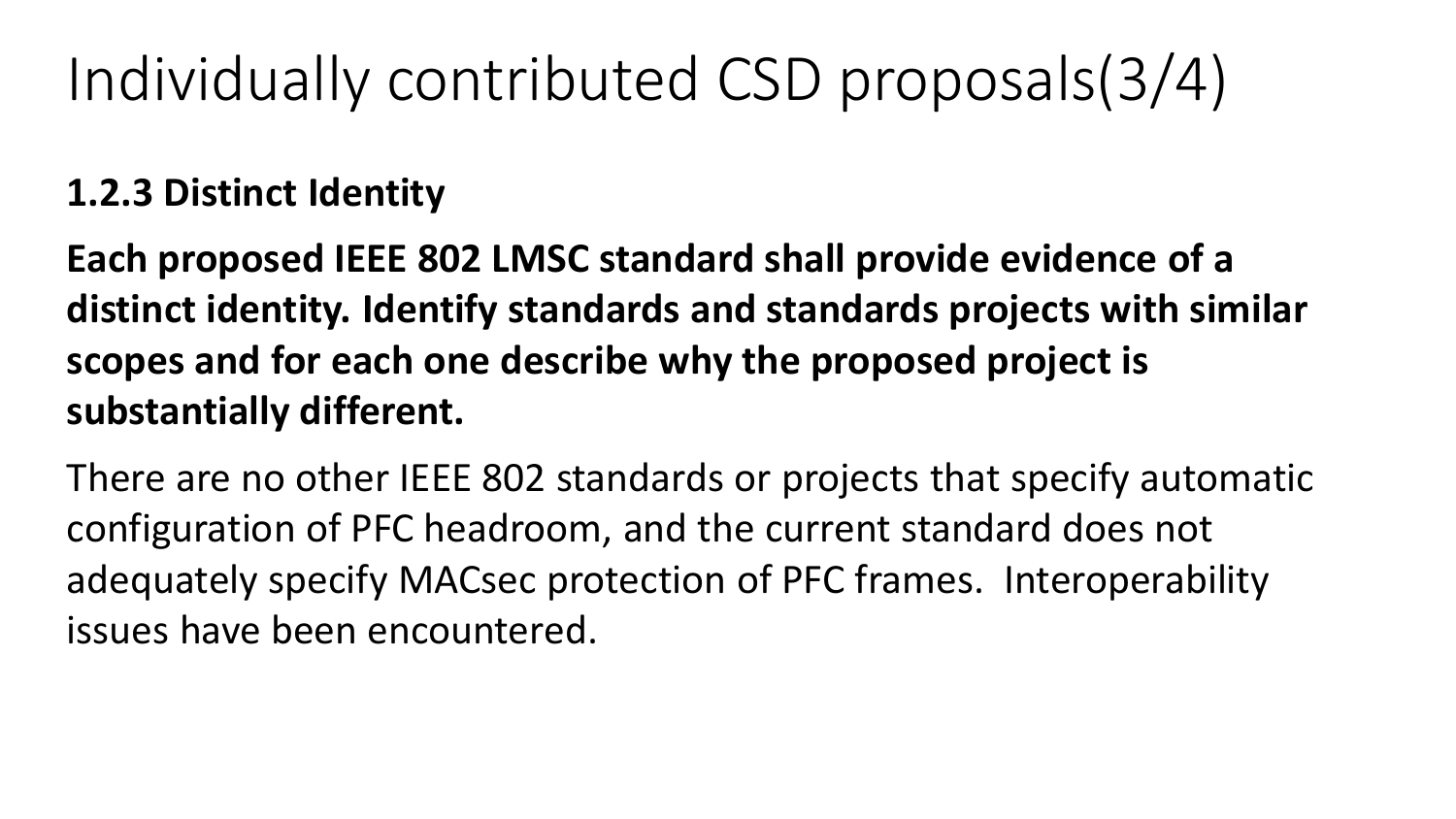## Individually contributed CSD proposals(4/4)

#### **1.2.4 Technical Feasibility**

**Each proposed IEEE 802 LMSC standard shall provide evidence that the project is technically feasible within the time frame of the project. At a minimum, address the following items to demonstrate technical feasibility:**

#### **a) Demonstrated system feasibility.**

The proposed project incorporates techniques for peer-to-peer link delay measurement and information exchange mechanisms that are currently available in many production bridges and end-stations. PFC operation with MACsec support has been deployed, although existing implementations do not necessarily interoperate.

#### **b) Proven similar technology via testing, modeling, simulation, etc.**

The proposed project enables peer nodes to advertise the new capability through the DCBX mechanism which is widely deployed today using LLDP. Roundtrip delay measurements for participating systems are based on the existing PTP delay measurement mechanism.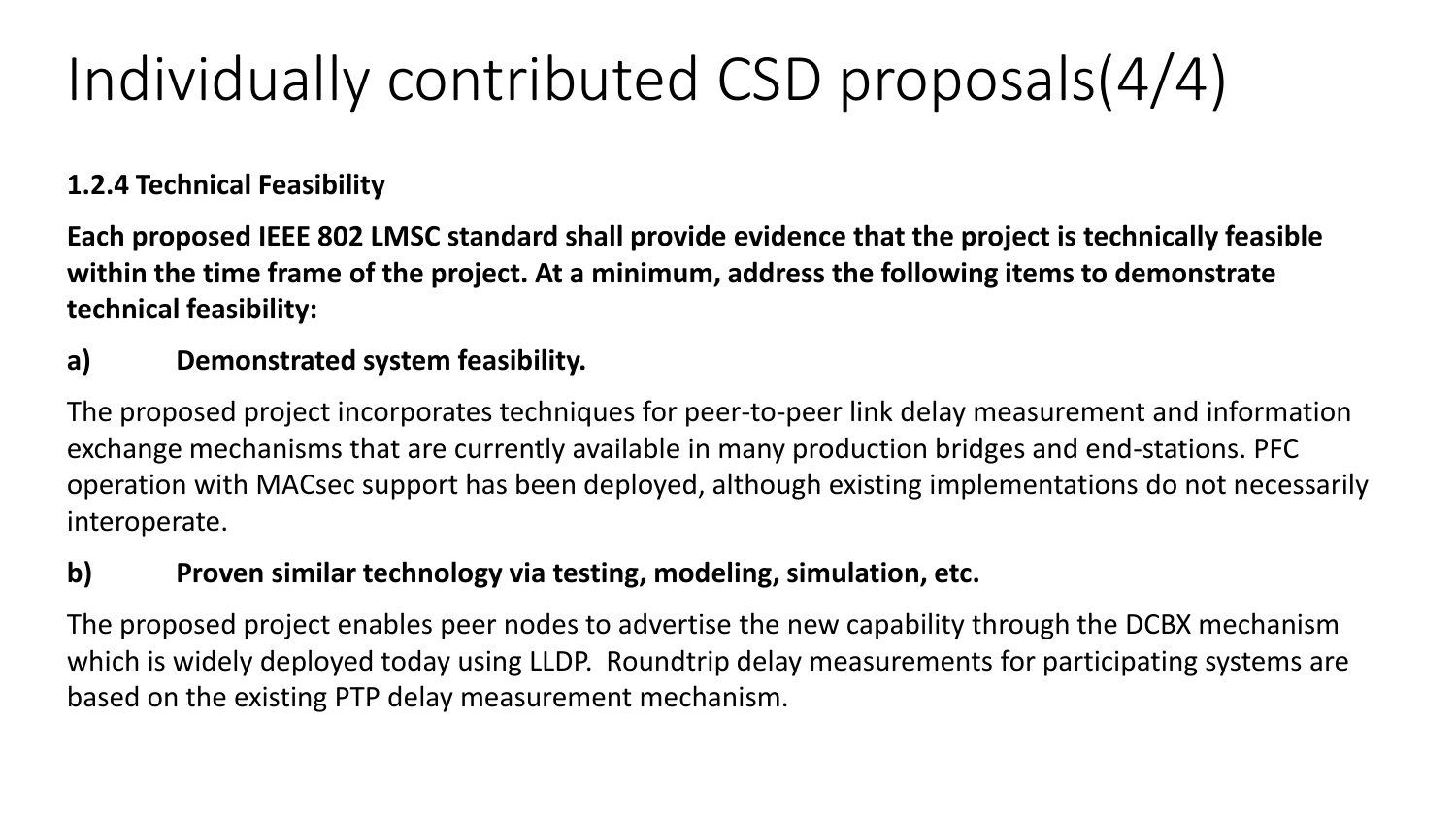### Backup – change tracking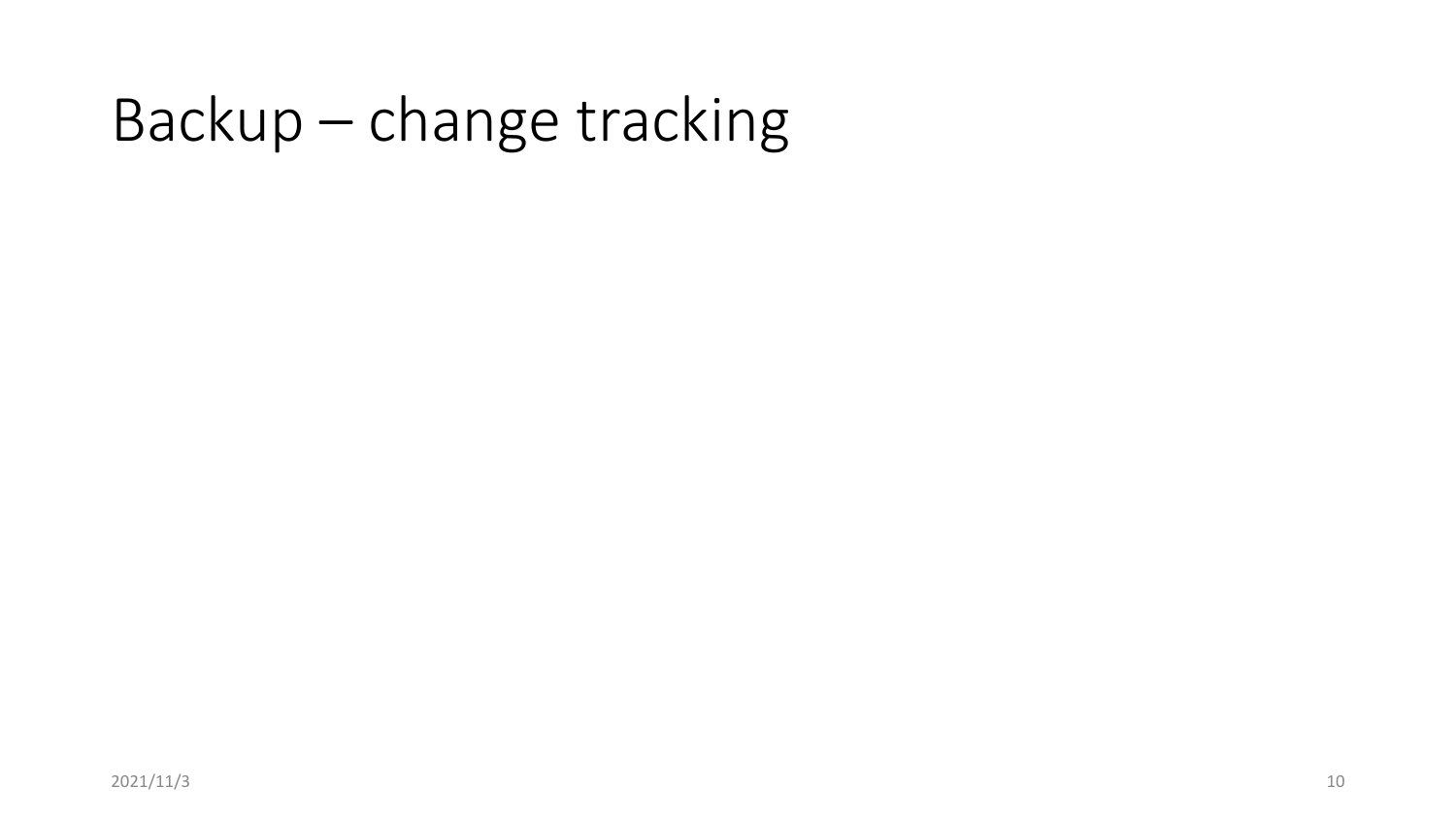## Individually contributed PAR proposals(1/3)

#### **5.1 Approximate number of people expected to be actively involved in the development of this project:** 20

#### **5.2.b. Scope of the project:**

Use of the existing Precision Time Protocol (PTP) protocol and enhancements to the Data Center Bridging Capability Exchange protocol (DCBX) protocol with procedures and managed objects to support automated Priority Flow Control (PFC) headroom calculation and Media Access Control security (MACsec) protection of PFC frames, with a particular emphasis on the low latency and lossless requirements of largescale and geographically dispersed data centers.

Support of the existing PFC MAC Control interface, with addition of an option to transmit PFC frames using the Internal Sublayer Service interface (IEEE Std 802.1AC) supported by MACsec (IEEE Std 802.1AE).

This amendment specifies protocols, procedures, and managed objects that support the automatic configuration of PFC headroom, and MACSec protection of PFC frames in order to simplify PFC deployments in large-scale data centers and long-distance data center interconnects, enabling low latency and high reliability Ethernet networking for data centers.

This amendment defines a shim layer between the existing PFC function and the MAC Service and (optional) MAC Control layers in a bridge. The shim preserves the existing interface to the PFC function and allows the generation and consumption of PFC frames above the MAC Service layer, enabling MACSec protection if desired.

This amendment automatically calculates and configures PFC headroom based on internal processing delays and roundtrip delay measurements using existing PTP protocols between participating systems. Participating systems are discovered, and parameters are shared through enhancements to the DCBX protocol.

This project also addresses errors and omissions in the description of existing IEEE Std 802.1Q functionality.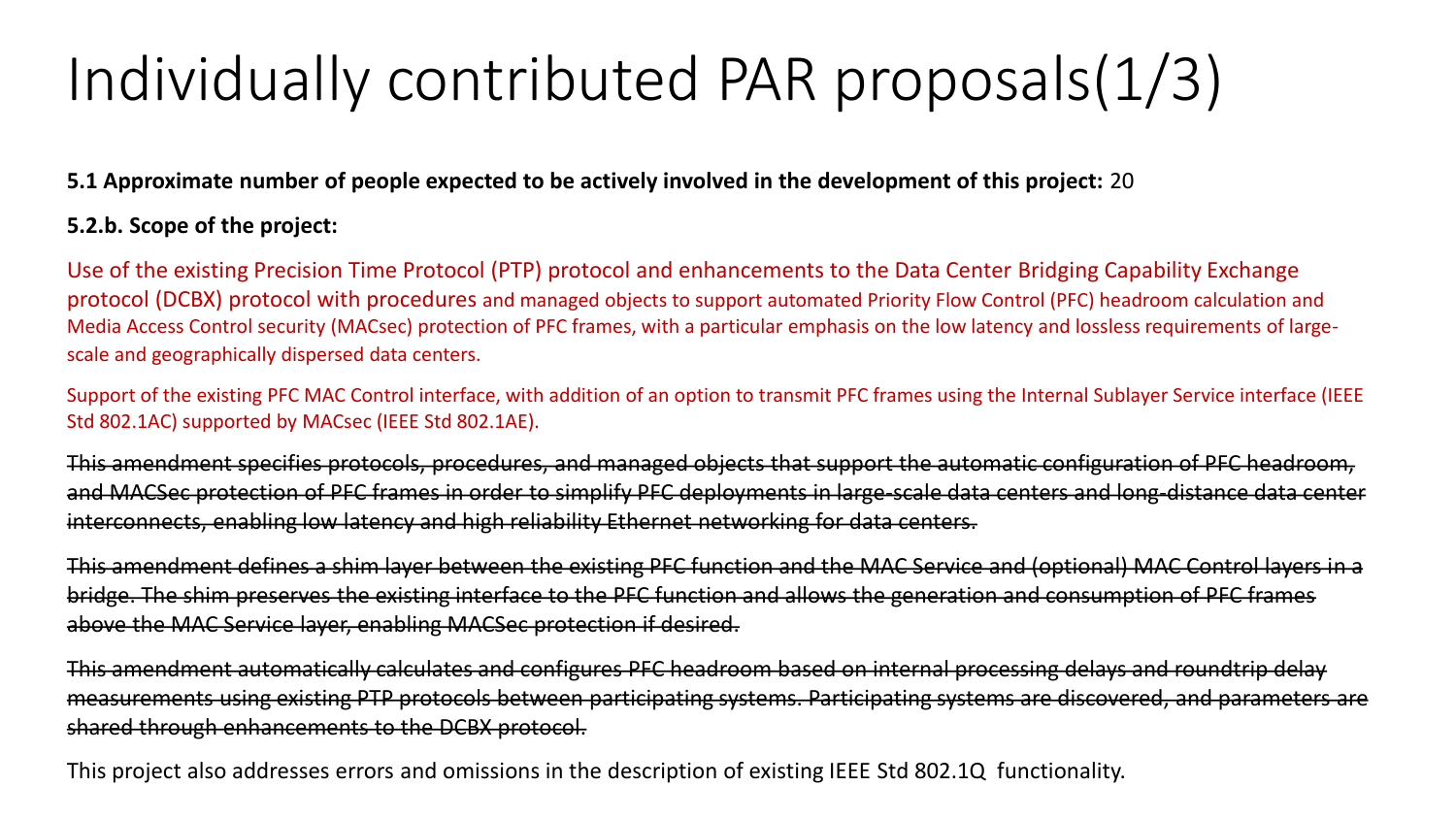## Individually contributed PAR proposals(2/3)

**5.3 Is the completion of this standard dependent upon the completion of another standard:**  No

**5.4 Purpose**: Bridges, as specified by this standard, allow the compatible interconnection of information technology equipment attached to separate individual LANs.

**5.5 Need for the Project:** PFC is used to avoid packet loss in low latency, high reliability Ethernet data centers and data center interconnects. For PFC to function properly and without wasting memory, the amount of headroom buffer must be calculated. Deployment in large scale data center networks and long-distance interconnects is currently problematic requires manual configuration. Separately, there are customer requirements for the integrity and confidentiality protection of all frames transmitted between geographically distributed data centers. The current specification is inconsistent and incomplete regarding the operation of PFC and MACSec together. Separately, it is desirable to protect PFC frames traversing the data-center interconnect. The current specification is inconsistent and unclear regarding the operation of PFC and MACSec together.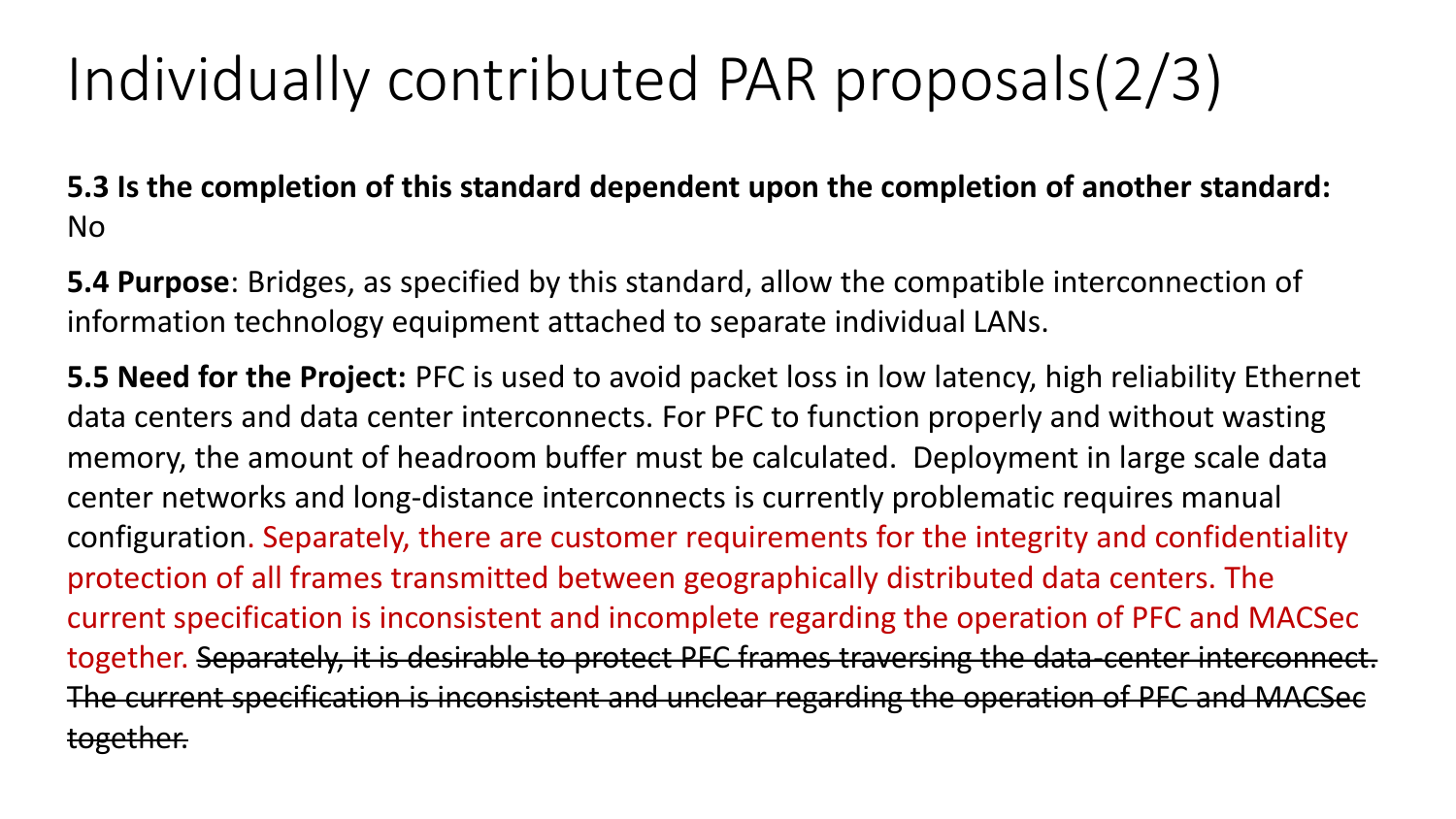## Individually contributed CSD proposals(1/4)

### **1.2.1 Broad market potential**

### **Each proposed IEEE 802 LMSC standard shall have broad market potential. At a minimum, address the following areas:**

### **b) Multiple Vendors and Numerous Users.**

Most cloud data center providers are using RoCEv2 within their networks, require lossless operation, and currently need to configure PFC manually. RoCEv2 is also used by large enterprises, financial institutions and other high-performance computing environments. Further there is strong interest in accessing new high-speed solid-state data storage technologies over Ethernet networks using RoCEv2.

There are public cloud vendor requirements for MACsec integrity and confidentiality protection of all frames transmitted between geographically distributed data centers. Public cloud vendors that are interconnecting data centers over long-distance have expressed interest in have PFC frames protected by MACSec.